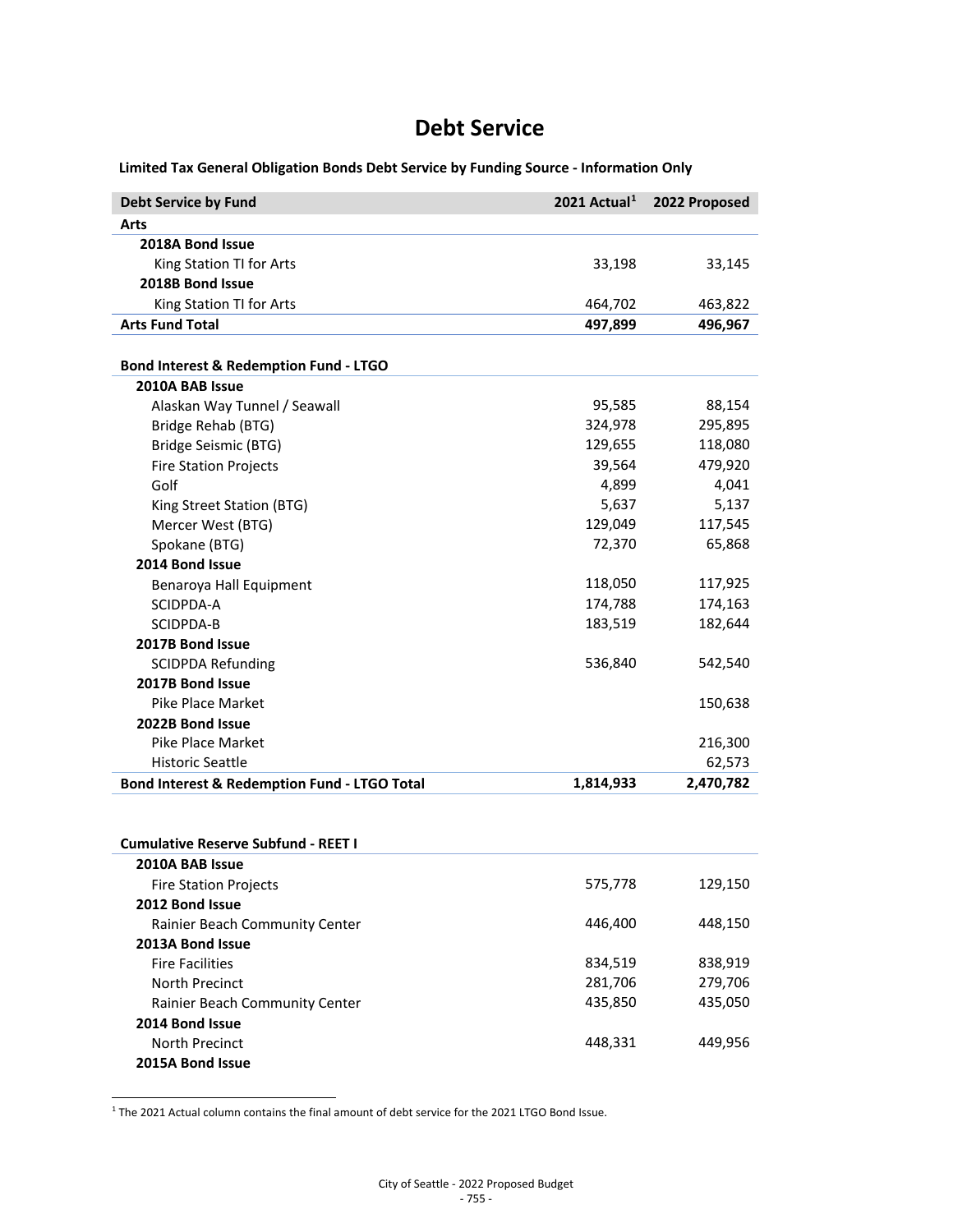| <b>Debt Service by Fund</b>                               | 2021 Actual <sup>1</sup> | 2022 Proposed |
|-----------------------------------------------------------|--------------------------|---------------|
| <b>Fire Facilities</b>                                    | 333,725                  | 329,850       |
| Northgate Land Acquisition                                | 221,000                  | 217,875       |
| Zoo Garage                                                | 138,250                  | 138,125       |
| 2016A Bond Issue                                          |                          |               |
| Fire Station 5                                            | 127,825                  | 129,450       |
| <b>Fire Stations</b>                                      | 696,325                  | 698,075       |
| Jail                                                      | 88,650                   | 86,150        |
| North Precinct                                            | 441,000                  | 439,250       |
| 2017 Bond Issue                                           |                          |               |
| Fire Station 22                                           | 441,500                  | 441,250       |
| Fire Station 5                                            | 289,050                  | 287,300       |
| 2017B Bond Issue                                          |                          |               |
| Mercer Arena                                              | 329,835                  | 330,835       |
| 2018 Bond Issue                                           |                          |               |
| Fire Station 32                                           | 97,200                   | 94,950        |
| 2020 Bond Issue                                           |                          |               |
| <b>Ballard Neighborhood Center-R</b>                      | 359,897                  |               |
| Southwest Precinct-R                                      | 819,446                  | 195,171       |
| Westbridge-R                                              | 529,737                  | 530,664       |
| 2021A Bond Issue                                          |                          |               |
| Fire Station 31                                           | 210,153                  | 676,100       |
| Rainier Beach Community Center                            | 54,293                   | 102,333       |
| 2021B Bond Issue                                          |                          |               |
| Aquarium Expansion                                        | 88,956                   | 552,665       |
| 2022A Bond Issue                                          |                          |               |
| Fire Station 31                                           |                          | 108,150       |
| 2022B Bond Issue                                          |                          |               |
| Aquarium Expansion                                        |                          | 416,281       |
| <b>Cumulative Reserve Subfund - REET I Total</b>          | 8,289,426                | 8,355,405     |
| <b>Cumulative Reserve Subfund - REET II</b>               |                          |               |
| 2010A BAB Issue                                           |                          |               |
| Alaskan Way Tunnel / Seawall                              | 713,884                  | 713,725       |
| 2012 Bond Issue                                           |                          |               |
| Alaskan Way Tunnel / Seawall                              | 351,500                  | 352,750       |
| Aquarium Pier 59                                          | 1,416,500                | 1,416,000     |
| Fremont Bridge Approaches                                 | 102,500                  | 103,500       |
| SR 519                                                    | 196,250                  | 192,750       |
| 2015A Bond Issue                                          |                          |               |
| Alaskan Way Viaduct                                       | 360,875                  | 356,875       |
| Aquarium Pier 59                                          | 130,875                  | 125,625       |
| 2016 Bond Issue                                           |                          |               |
| Alaskan Way Corridor                                      | 321,825                  | 318,450       |
| 2021A Bond Issue                                          |                          |               |
| W. Marginal Way                                           | 30,772                   | 98,000        |
| West Seattle Bridge & Misc. Transp. Projects <sup>2</sup> | 1,496,379                | 4,820,400     |
|                                                           |                          |               |

<span id="page-1-0"></span><sup>2</sup> Miscellaneous Transportation Projects include: Northlake Retaining Wall (MC-TR-C102), Alaskan Way Main Corridor (MC-TR-C072), Alaskan Way Viaduct Replacement (MC-TR-C066), Bridge Rehabilitation and Replacement (Fairview) (MC-TR-C045), Highland Park Roundabout (MC-TR-C100)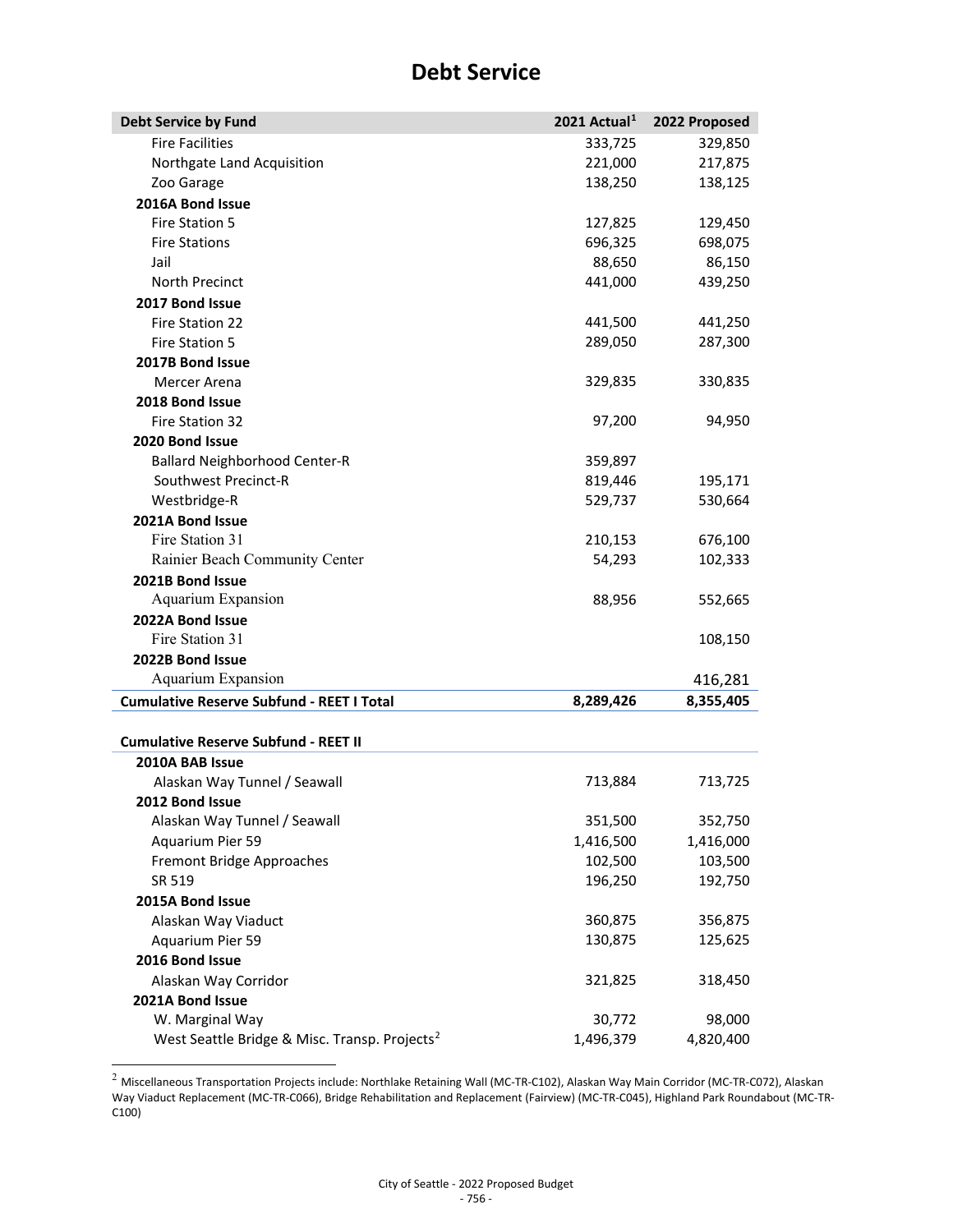| <b>Debt Service by Fund</b>                                  | 2021 Actual <sup>1</sup> | 2022 Proposed |
|--------------------------------------------------------------|--------------------------|---------------|
| 2022A Bond Issue                                             |                          |               |
| West Seattle Bridge Immediate Response                       |                          | 1,379,196     |
| W. Marginal Way                                              |                          | 35,535        |
| <b>Cumulative Reserve Subfund - REET II Total</b>            | 5,121,360                | 9,912,805     |
|                                                              |                          |               |
| <b>Cumulative Reserve Subfund - Unrestricted</b>             |                          |               |
| 2012 Bond Issue                                              |                          |               |
| Joint Training Facility                                      | 127,450                  | 128,950       |
| 2015A Bond Issue                                             |                          |               |
| Park 90/5 Police Support Acquisition                         | 1,197,625                | 1,087,500     |
| 2016A Bond Issue                                             |                          |               |
| Park 90/5 Earthquake Repair                                  | 672,605                  |               |
| 2020 Bond Issue                                              |                          |               |
| Park 90/5 - 2001                                             | 244,730                  |               |
| <b>Police Training Facilities</b>                            | 212,897                  |               |
| <b>Training Facilities</b>                                   | 379,159                  |               |
| <b>Cumulative Reserve Subfund - Unrestricted Total</b>       | 2,834,465                | 1,216,450     |
|                                                              |                          |               |
| <b>Finance and Administrative Services Fund</b>              |                          |               |
| 2012 Bond Issue                                              |                          |               |
| City Hall                                                    | 374,200                  | 374,200       |
| Justice Center                                               | 374,200                  | 374,200       |
| <b>SMT Base</b>                                              | 133,500                  | 137,750       |
| 2015A Bond Issue                                             |                          |               |
| City Hall                                                    | 746,750                  | 750,500       |
| Justice Center                                               | 1,906,875                | 1,909,875     |
| Seattle Municipal Tower & Police Support                     | 9,475,932                | 8,574,579     |
| 2016A Bond Issue                                             |                          |               |
| Financial IT Upgrades (FAS)                                  | 2,340,125                | 2,339,375     |
|                                                              | 217,608                  |               |
| Park 90/5 Earthquake Repair<br><b>SMT IDT Server Closets</b> | 368,125                  | 366,500       |
| 2017 Bond Issue                                              |                          |               |
|                                                              |                          |               |
| Financial IT Upgrades (FAS)                                  | 1,729,500                | 1,731,750     |
| 2018 Bond Issue                                              |                          |               |
| Financial IT Upgrades (FAS)                                  | 1,059,000                | 1,059,500     |
| 2019A Bond Issue                                             |                          |               |
| <b>FAS IT Initiative</b>                                     | 130,625                  | 125,875       |
| <b>SMT Chiller</b>                                           | 374,375                  | 371,875       |
| 2020A Bond Issue                                             |                          |               |
| City Hall-R                                                  | 1,277,221                | 1,104,048     |
| Civic Center Open Space-R                                    | 366,233                  | 360,150       |
| Justice Center-R                                             | 1,277,519                | 1,074,666     |
| Park 90/5 - 2001-R                                           | 79,177                   |               |
| <b>SMT Chiller</b>                                           | 670,098                  | 675,000       |
| <b>SMT Elevator Rehab</b>                                    | 151,929                  | 155,500       |
| 2021A Bond Issue                                             |                          |               |
| Human Capital Management System                              | 162,881                  | 952,000       |
| Seattle Municipal Tower Elevator Rehab                       | 105,581                  | 514,000       |
| 2022A Bond Issue                                             |                          |               |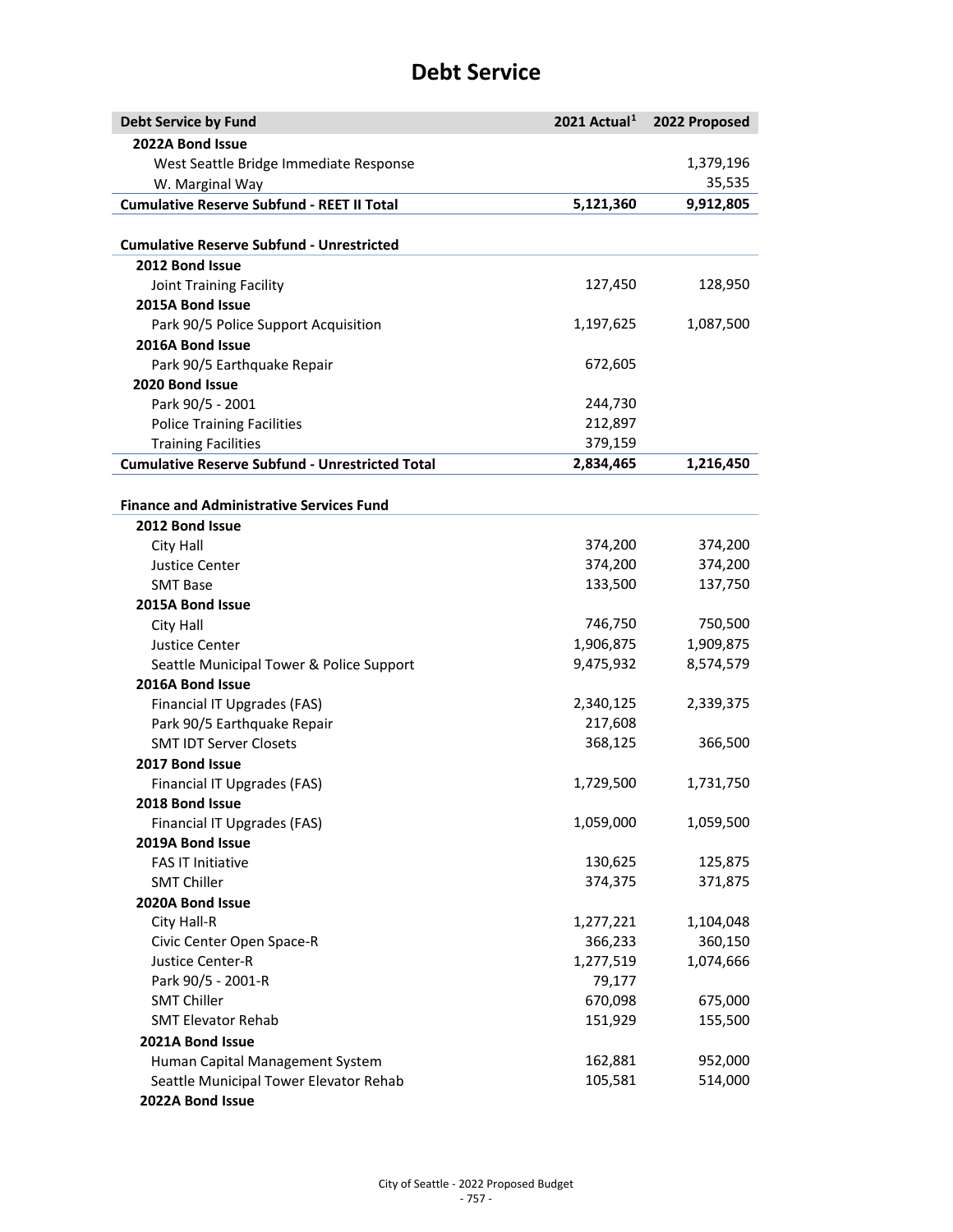| <b>Debt Service by Fund</b>                           | 2021 Actual <sup>1</sup> | 2022 Proposed |
|-------------------------------------------------------|--------------------------|---------------|
| Human Capital Management System                       |                          | 544,945       |
| Seattle Municipal Tower Elevator Rehab                |                          | 293,550       |
| <b>Finance and Administrative Services Fund Total</b> | 23,321,453               | 23,789,838    |
|                                                       |                          |               |
| <b>General Fund</b>                                   |                          |               |
| 2012 Bond Issue                                       |                          |               |
| Magnuson Bldg 30                                      | 315,750                  | 312,750       |
| 2014 Bond Issue                                       |                          |               |
| South Park Bridge                                     | 673,150                  | 673,150       |
| 2015A Bond Issue                                      |                          |               |
| <b>SLU Streetcar</b>                                  | 128,125                  |               |
| South Park Bridge                                     | 337,275                  | 338,275       |
| 2015B Bond Issue                                      |                          |               |
| <b>Pike Market PCN</b>                                | 1,946,621                | 1,133,832     |
| 2016A Bond Issue                                      |                          |               |
| Financial IT Upgrades (GF)                            | 583,500                  | 583,375       |
| Northgate Land Acquisition                            | 429,200                  | 429,325       |
| Parking Pay Stations (GF)                             | 1,460,625                |               |
| 2016B Bond Issue                                      |                          |               |
| <b>Pike Market PCN</b>                                | 395,306                  | 394,956       |
| 2017 Bond Issue                                       |                          |               |
| <b>Financial IT Side Systems</b>                      | 229,750                  | 230,750       |
| Financial IT Upgrades (GF)                            | 319,500                  | 322,000       |
| Municipal Court IT                                    | 332,000                  | 334,000       |
| 2018A Bond Issue                                      |                          |               |
| Financial IT Upgrades (GF)                            | 168,250                  | 172,000       |
| Financial IT Upgrades Side Systems                    | 47,000                   | 45,250        |
| Muni Court IT                                         | 731,000                  | 733,750       |
| Pay Stations                                          | 294,250                  | 297,750       |
| Police IT                                             | 148,250                  | 152,750       |
| 2019A Bond Issue                                      |                          |               |
| <b>Criminal Justice IT</b>                            | 462,375                  | 460,250       |
| Police Car Computers                                  | 712,125                  | 710,750       |
| 2020A Bond Issue                                      |                          |               |
| Criminal Justice IT                                   | 1,277,710                | 1,280,750     |
| 2021A Bond Issue                                      |                          |               |
| Criminal Justice Information System Projects          | 152,004                  | 886,500       |
| 2022A Bond Issue                                      |                          |               |
| Criminal Justice Information System Projects          |                          | 404,048       |
| <b>General Fund Total</b>                             | 11,143,766               | 9,896,211     |
|                                                       |                          |               |
| <b>Information Technology Fund</b>                    |                          |               |
| 2013A Bond Issue                                      |                          |               |
| Data Center                                           | 281,400                  | 281,400       |
| 2014 Bond Issue                                       |                          |               |
| Data Center Long                                      | 878,025                  | 874,900       |
| 2016A Bond Issue                                      |                          |               |
| Data Center Long                                      | 223,750                  | 225,000       |
| 2017 Bond Issue                                       |                          |               |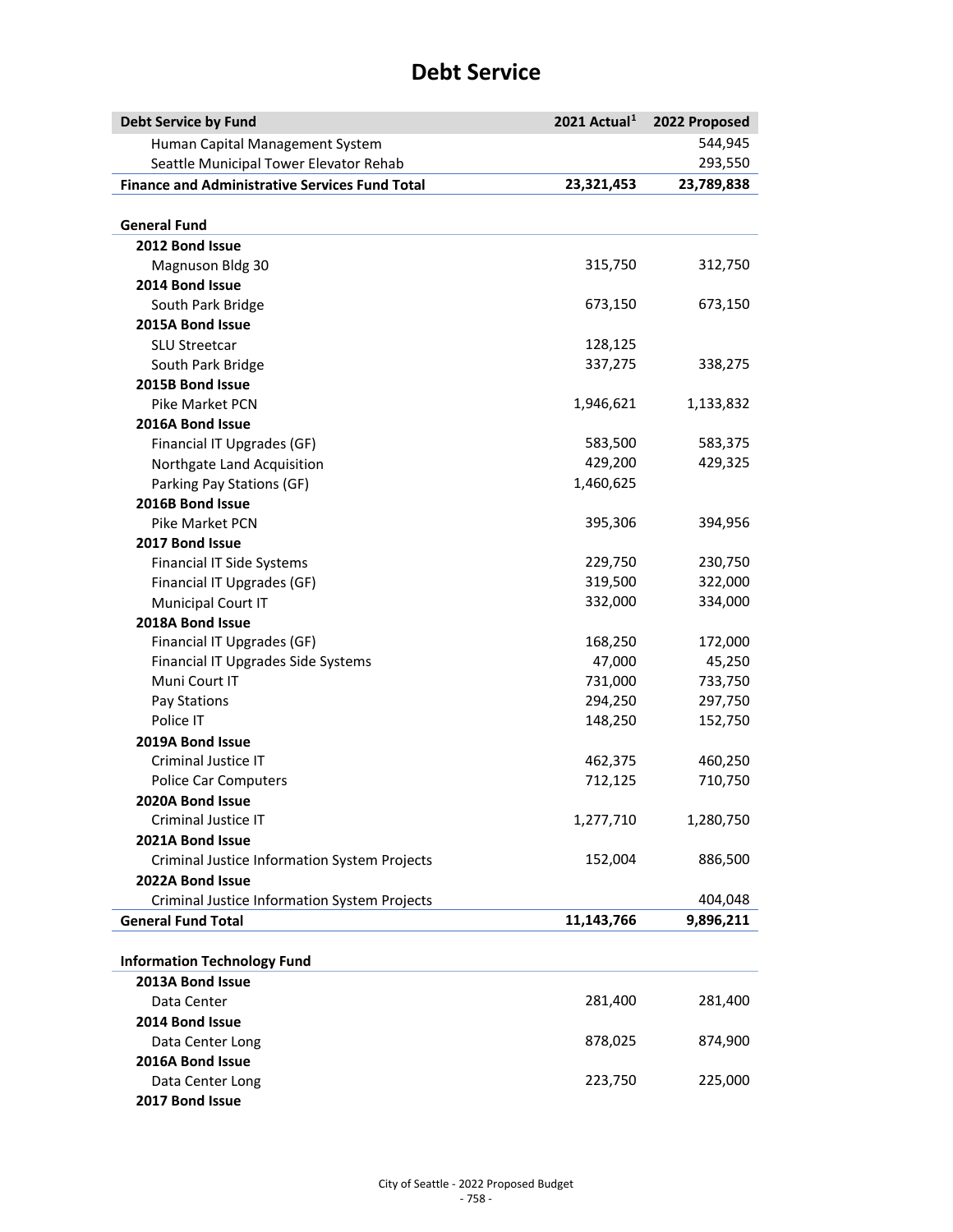| <b>Debt Service by Fund</b>              | 2021 Actual <sup>1</sup> | 2022 Proposed |
|------------------------------------------|--------------------------|---------------|
| Sea Muni Twr TI                          | 527,000                  | 523,250       |
| 2019A Bond Issue                         |                          |               |
| Data & Phone                             | 574,625                  | 573,375       |
| <b>IT Computing</b>                      | 242,875                  | 243,875       |
| <b>SMT Remodel-IT</b>                    | 263,000                  | 263,250       |
| 2020A Bond Issue                         |                          |               |
| Data & Phone                             | 930,290                  | 934,750       |
| IT Architecture                          | 144,483                  | 140,750       |
| SMT Remodel - IT                         | 130,835                  | 127,000       |
| 2021A Bond Issue                         |                          |               |
| <b>Computing Services Architecture</b>   | 139,669                  | 813,250       |
| Data and Telephone Infrastructure        | 249,759                  | 1,455,750     |
| 2022A Bond Issue                         |                          |               |
| Data and Telephone Infrastructure        |                          | 132,173       |
| <b>Computing Service Architecture</b>    |                          | 33,990        |
| <b>Information Technology Fund Total</b> | 4,585,711                | 6,622,713     |
|                                          |                          |               |
| <b>Library Fund</b>                      |                          |               |
| 2012 Bond Issue                          |                          |               |
| Library Garage                           | 402,500                  | 406,750       |
| <b>Library Fund Total</b>                | 402,500                  | 406,750       |
|                                          |                          |               |
| <b>Parks &amp; Recreation Fund</b>       |                          |               |
| 2010A BAB Issue                          |                          |               |
| Golf                                     | 70,003                   | 73,281        |
| 2011 Bond Issue                          |                          |               |
| Golf                                     | 160,825                  | 160,763       |
| 2012 Bond Issue                          |                          |               |
| Aquarium Pier 59 Entry                   | 166,750                  | 170,250       |
| Golf                                     | 285,900                  | 287,400       |
| 2013A Bond Issue                         |                          |               |
| Golf                                     | 120,513                  | 117,513       |
| 2013B Bond Issue                         |                          |               |
| Magnuson Bldg 11                         | 546,583                  | 547,078       |
| Magnuson Bldg 30                         | 490,940                  | 487,435       |
| 2014 Bond Issue                          |                          |               |
| Golf                                     | 372,738                  | 376,613       |
| 2015A Bond Issue                         |                          |               |
| Golf                                     | 134,800                  | 136,175       |
| 2020 Bond Issue                          |                          |               |
| Interbay Golf Facilities-R               | 385,242                  |               |
| Westbridge-R                             | 120,000                  | 120,000       |
| 2021A Bond Issue                         |                          |               |
| Golf                                     | 21,255                   | 40,062        |
| <b>Parks &amp; Recreation Fund Total</b> | 2,714,722                | 2,355,805     |
|                                          |                          |               |
| <b>Seattle Center Fund</b>               |                          |               |
| 2012 Bond Issue                          |                          |               |
| McCaw Hall (long)                        | 121,500                  | 121,250       |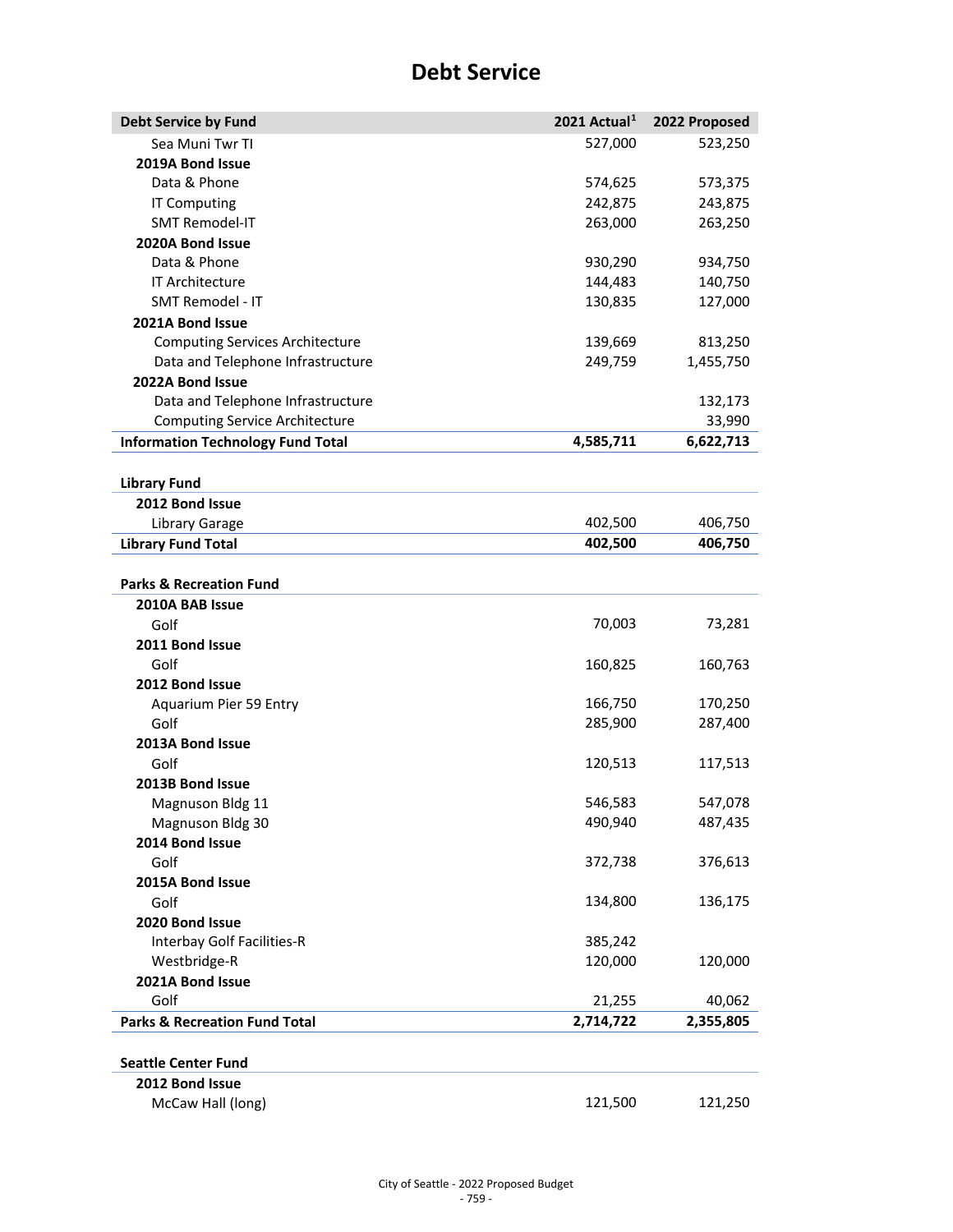| <b>Debt Service by Fund</b>              | 2021 Actual <sup>1</sup> | 2022 Proposed |
|------------------------------------------|--------------------------|---------------|
| 2021B Bond Issue                         |                          |               |
| Seattle Center Signage                   | 63,183                   | 864,088       |
| <b>Seattle Center Fund Total</b>         | 184,683                  | 985,338       |
|                                          |                          |               |
| <b>Short-Term Rental Fund</b>            |                          |               |
| 2018B Bond Issue                         |                          |               |
| Low Income Housing                       | 1,357,868                | 1,354,068     |
| 2019B Bond Issue                         |                          |               |
| Low Income Housing                       | 652,852                  | 654,510       |
| <b>Short-Term Rental Fund Total</b>      | 2,010,719                | 2,008,577     |
|                                          |                          |               |
| SPU Drainage & Wastewater Fund           |                          |               |
| 2012 Bond Issue                          |                          |               |
| Joint Training Facility                  | 7,000                    | 7,700         |
| 2015A Bond Issue                         |                          |               |
| Seattle Municipal Tower & Police Support | 48,248                   | 43,659        |
| 2016A Bond Issue                         |                          |               |
| Park 90/5 Earthquake Repair              | 29,674                   |               |
| 2020 Bond Issue                          |                          |               |
| Park 90/5 - 2001                         | 10,797                   |               |
| <b>Training Facilities</b>               | 20,073                   |               |
| SPU Drainage & Wastewater Fund Total     | 115,792                  | 51,359        |
| <b>SPU Solid Waste Fund</b>              |                          |               |
| 2012 Bond Issue                          |                          |               |
| Joint Training Facility                  | 3,550                    | 4,400         |
| 2015A Bond Issue                         |                          |               |
| Seattle Municipal Tower & Police Support | 28,949                   | 26,195        |
| 2016A Bond Issue                         |                          |               |
| Park 90/5 Earthquake Repair              | 19,783                   | 19,783        |
| 2020 Bond Issue                          |                          |               |
| Park 90/5 - 2001                         | 5,938                    |               |
| <b>Training Facilities</b>               | 11,040                   |               |
| <b>SPU Solid Waste Fund Total</b>        | 69,260                   | 30,595        |
|                                          |                          |               |
| <b>SPU Water Fund</b>                    |                          |               |
| 2012 Bond Issue                          |                          |               |
| Joint Training Facility                  | 12,750                   | 13,200        |
| 2015A Bond Issue                         |                          |               |
| Seattle Municipal Tower & Police Support | 96,496                   | 87,318        |
| 2016A Bond Issue                         |                          |               |
| Park 90/5 Earthquake Repair              | 49,456                   |               |
| 2020 Bond Issue                          |                          |               |
| Park 90/5 - 2001                         | 19,254                   |               |
| <b>Training Facilities</b>               | 35,797                   |               |
| <b>SPU Water Fund Total</b>              | 213,754                  | 100,518       |

**Transportation Fund**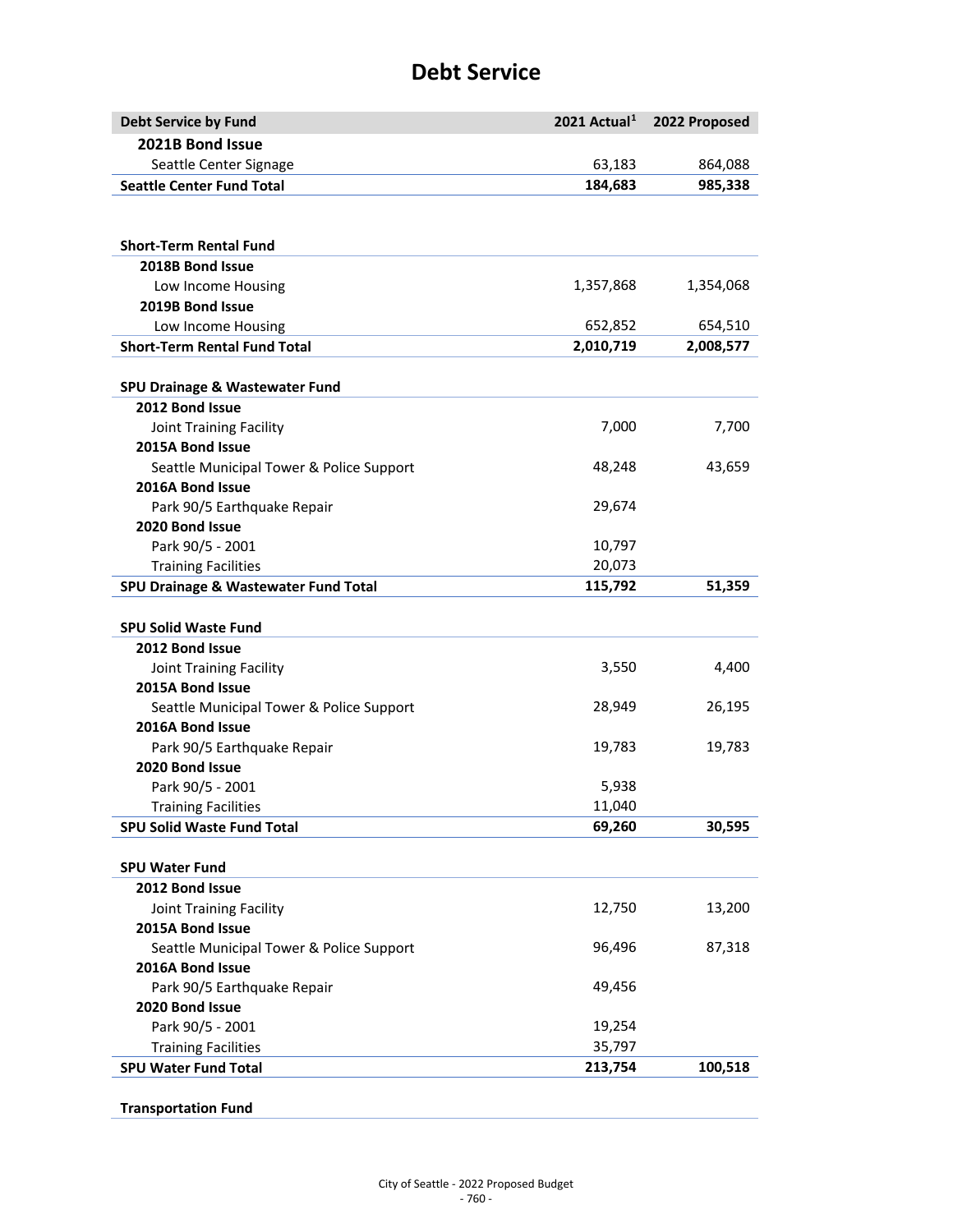| <b>Debt Service by Fund</b>                            | 2021 Actual <sup>1</sup> | 2022 Proposed |
|--------------------------------------------------------|--------------------------|---------------|
| 2010A BAB Issue                                        |                          |               |
| Bridge Rehab (BTG)                                     | 2,269,462                | 2,995,378     |
| Bridge Rehab (CPT-10%, Previously GF)                  | 425,000                  | 425,000       |
| Bridge Seismic (BTG)                                   | 1,073,105                | 1,364,586     |
| King Street Station (BTG)                              | 46,439                   | 60,422        |
| Mercer West (BTG)                                      | 794,930                  | 1,012,509     |
| Mercer West (BTG) (from 2010A BABS Mercer)             | 271,941                  | 345,988       |
| Spokane (BTG)                                          | 601,859                  | 758,650       |
| 2012 Bond Issue                                        |                          |               |
| AWV - Parking/Prgm Mgt                                 | 325,250                  | 325,500       |
| Linden (BTG)                                           | 407,600                  | 407,850       |
| Mercer West (CPT) (from 2012 Mercer)                   | 334,900                  | 334,900       |
| Seawall (CPT)                                          | 185,450                  | 184,950       |
| 2015A Bond Issue                                       |                          |               |
| Alaska Way Corridor (CPT-2.5%)                         | 279,725                  | 282,225       |
| Arterial Asphalt and Concrete (from 2008 Mercer) (BTG) | 549,750                  | 343,375       |
| Bridge Rehab (BTG)                                     | 283,375                  | 283,375       |
| Bridge Rehab (CPT10%)                                  | 345,750                  | 346,500       |
| Bridge Seismic (BTG)                                   | 110,125                  | 111,250       |
| CWF Overlook (CPT-2.5%)                                | 94,800                   | 92,300        |
| King Street Station (BTG)                              | 233,500                  | 235,250       |
| Lander (BTG)                                           | 382,250                  | 271,625       |
| Mercer (BTG) (Orig Project)                            | 5,322,375                | 3,310,750     |
| Mercer (from zoo bonds) (BTG)                          | 1,120,000                | 1,118,500     |
| Spokane (BTG)                                          | 1,254,125                | 809,750       |
| 2016A Bond Issue                                       |                          |               |
| 23rd Ave Corridor (CPT-10%)                            | 508,500                  | 505,250       |
| Alaska Way Corridor (CPT-2.5%)                         | 587,981                  | 587,624       |
| Bridge Rehab (BTG)                                     | 970,125                  | 966,625       |
| Habitat Beach (Repurpose from Main Corridor in 2018)   | 223,179                  | 228,033       |
| King Street Station (BTG)                              | 120,125                  | 120,750       |
| S. Lander St. Grade Separation (Repurpose from Main    | 63,765                   | 61,394        |
| Corridor in 2018)                                      |                          |               |
| Seawall (CPT-2.5%)                                     | 538,625                  | 539,500       |
| Spokane (BTG)                                          | 2,047,500                | 2,050,000     |
| Spokane (BTG) (Redirected from Jail)                   | 260,525                  | 258,150       |
| <b>Transit Corridor</b>                                | 60,600                   | 63,975        |
| 2017 Bond Issue                                        |                          |               |
| 23rd Ave Corridor (CPT-10%)                            | 64,340                   | 65,815        |
| Alaska Way Corridor (CPT-2.5%)                         | 128,484                  | 126,256       |
| Alaskan Way Main Corridor (From Habitat Beach)         | 203,918                  | 204,007       |
| Alaskan Way Main Corridor (From Lander)                | 66,744                   | 67,074        |
| Bridge Rehab (CPT-10%)                                 | 156,465                  | 157,365       |
| City Center Streetcar (CPT-10%)                        | 313,250                  | 311,000       |
| Habitat Beach (Seawall/BridgeRehab/23rd 2018           | 40,784                   | 41,785        |
| Repurposing)                                           |                          |               |
| Northgate Bridge and Cycle Track (CPT-10%) (Repurpose  | 170,373                  | 171,353       |
| from Bridge Rehab in 2018)                             |                          |               |
| S. Lander St. Grade Separation (Repurpose from Main    | 203,571                  | 201,221       |
| Corridor in 2018)                                      |                          |               |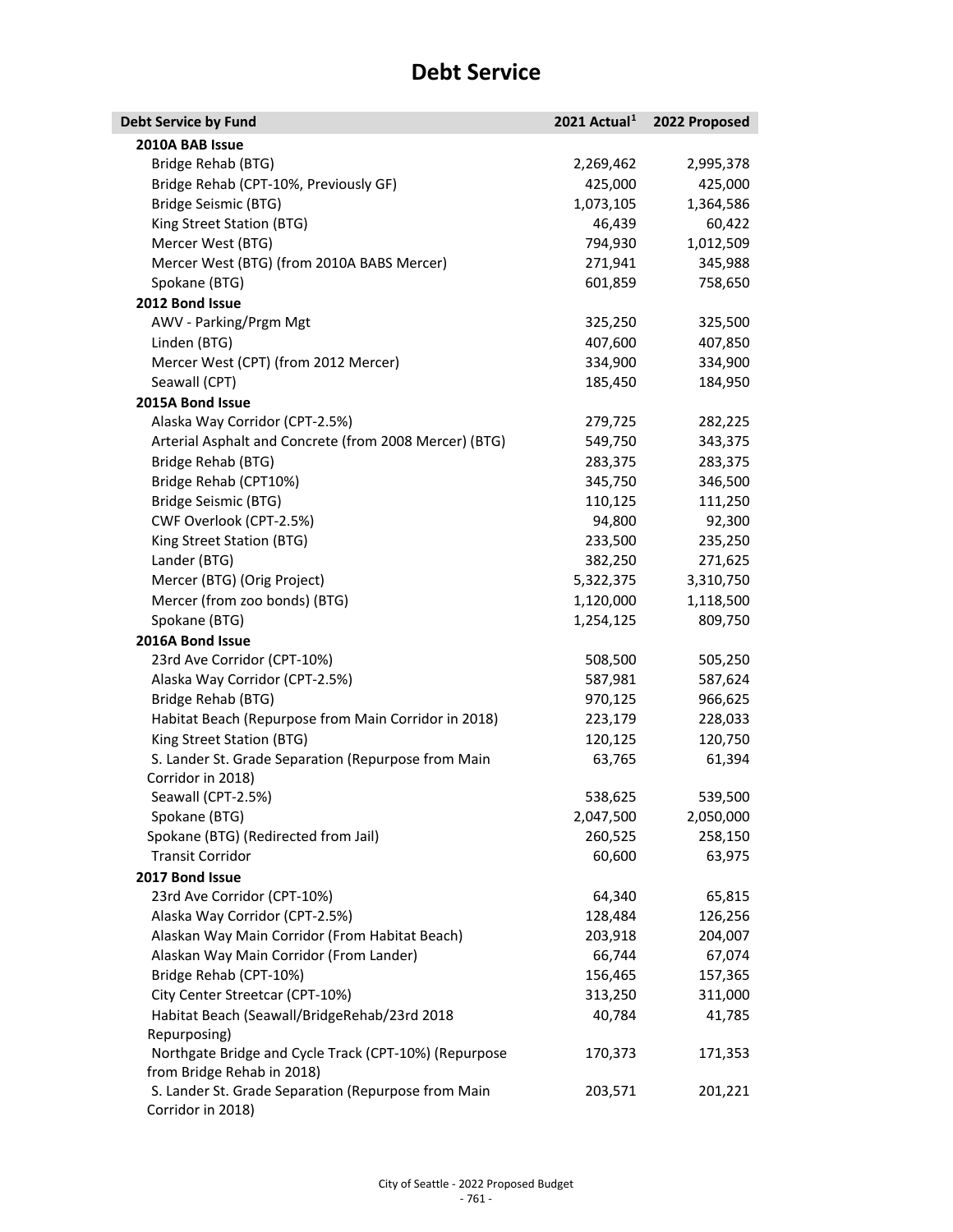| <b>Debt Service by Fund</b>                           | 2021 Actual <sup>1</sup> | 2022 Proposed |
|-------------------------------------------------------|--------------------------|---------------|
| Seawall LTGO (CPT-10%)                                | 1,449,321                | 1,448,876     |
| 23rd Ave Corridor (CPT-10%)                           | 64,340                   | 65,815        |
| 2017B Bond Issue                                      |                          |               |
| CWF Overlook (CPT-2.5%)                               | 223,700                  | 226,000       |
| 2018 Bond Issue                                       |                          |               |
| Alaskan Way Corridor (CPT-2.5%)                       | 441,053                  | 440,355       |
| 2018B Bond Issue                                      |                          |               |
| CWF Overlook (CPT-2.5%)                               | 235,140                  | 235,140       |
| Main Corridor (from King)                             | 63,368                   | 63,248        |
| 2019A Bond Issue                                      |                          |               |
| AWV Habitat Beach (CPT-2.5%)                          | 82,025                   | 80,275        |
| CWF Alaskan Way Corridor (CPT-2.5%)                   | 929,700                  | 929,200       |
| Elliot Bay Seawall (CPT-2.5%)                         | 211,450                  | 213,325       |
| 2019B Bond Issue                                      |                          |               |
| CWF Overlook (CPT-2.5%)                               | 64,307                   | 63,503        |
| 2020 Bond Issue                                       |                          |               |
| CWF Alaskan Way Corridor (CPT-2.5%)                   | 859,598                  | 861,100       |
| CWF Overlook (CPT-2.5%)                               | 98,217                   | 102,600       |
| 2021A Bond Issue                                      |                          |               |
| 23rd Ave (Rdcd for MW (BTG) (from 2011 Spokane))      | 67,333                   | 126,909       |
| AAC Northgate (BTG) (from 2011 Spokane)               | 54,349                   | 102,437       |
| Alaskan Way Main Corridor (CPT-2.5%)                  | 186,252                  | 601,050       |
| Arterial Asphalt & Concrete (from 2011 Spokane (BTG)) | 5,383                    | 10,146        |
| Arterial Asphalt & Concrete (from Linden (BTG) (from  | 3,217                    | 6,064         |
| 2011 Spokane))                                        |                          |               |
| Bridge Rehab (BTG) (from 2011 Spokane)                | 44,136                   | 83,188        |
| Bridge Seismic (BTG)                                  | 23,347                   | 44,004        |
| Bridge Seismic (BTG) (from 2011 Bridge Rehab)         | 70,107                   | 132,139       |
| Bridge Seismic (BTG) (from 2011 Spokane)              | 29,892                   | 56,340        |
| Chesiahud (BTG) (from 2011 Spokane)                   | 13,587                   | 25,609        |
| King Street Station (BTG)                             | 48,482                   | 91,380        |
| Linden (BTG) (Rdcd for AA - from 2011 Spokane)        | 18,522                   | 34,911        |
| Mercer West (CPT)                                     | 97,860                   | 184,448       |
| Mercer West (CPT) (from 2011 Bridge Rehab - BTG)      | 33,209                   | 62,592        |
| Mercer West (CPT) (from 2011 Spokane)                 | 24,457                   | 46,097        |
| Mercer West (from 23rd (BTG) (from 2011 Spokane))     | 3,321                    | 6,259         |
| Seawall (CPT)                                         | 149,757                  | 282,264       |
| Sidewalks (BTG) (from 2011 Spokane)                   | 13,587                   | 25,609        |
| Spokane (Redd for AAC (BTG) (Orig Proj))              | 13,639                   | 25,707        |
| 2021B Bond Issue                                      |                          |               |
| Overlook Walk and E-W Connections Proj CPT-2.5%)      | 42,130                   | 264,408       |
| 2022A Bond Issue                                      |                          |               |
| Alaskan Way Main Corridor (CPT-2.5%)                  |                          | 317,498       |
| 2022B Bond Issue                                      |                          |               |
| Overlook Walk and E-W Connections Proj CPT-2.5%)      |                          | 160,950       |
| <b>Transportation Fund Total</b>                      | 29,041,009               | 29,501,441    |
|                                                       |                          |               |

**2008 Multipurpose LTGO Bond Fund**

**2015B Bond Issue**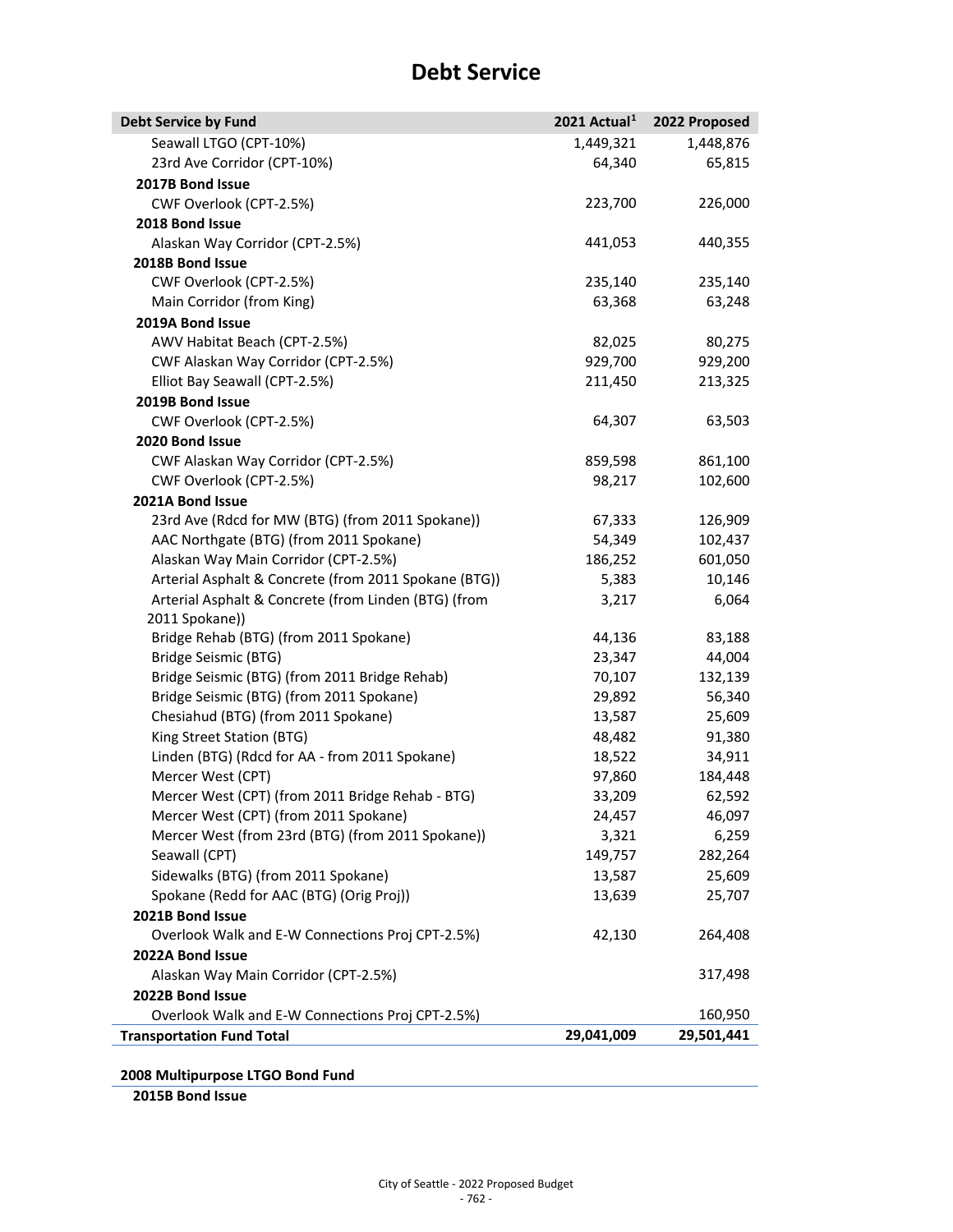| <b>Debt Service by Fund</b>                        | 2021 Actual <sup>1</sup> | 2022 Proposed |
|----------------------------------------------------|--------------------------|---------------|
| Pike Market PCN                                    |                          | 36,933        |
| 2008 Multipurpose LTGO Bond Fund Total             |                          | 36,933        |
|                                                    |                          |               |
| 2010 Multipurpose LTGO Bond Fund                   |                          |               |
| 2015B Bond Issue                                   |                          |               |
| Pike Market PCN                                    |                          | 72,164        |
| 2010 Multipurpose LTGO Bond Fund Total             |                          | 72,164        |
| 2011 Multipurpose LTGO Bond Fund                   |                          |               |
| 2015B Bond Issue                                   |                          |               |
| <b>Pike Market PCN</b>                             |                          | 142,824       |
| 2011 Multipurpose LTGO Bond Fund Total             |                          | 142,824       |
|                                                    |                          |               |
| 2013 Multipurpose LTGO Bond Fund                   |                          |               |
| 2015B Bond Issue                                   |                          |               |
| Pike Market PCN                                    |                          | 90,176        |
| 2013 Multipurpose LTGO Bond Fund Total             |                          | 90,176        |
|                                                    |                          |               |
| 2013B (Taxable) LTGO Bond Fund<br>2015B Bond Issue |                          |               |
| <b>Pike Market PCN</b>                             |                          |               |
|                                                    |                          | 42,545        |
| 2013B (Taxable) LTGO Bond Fund Total               |                          | 42,545        |
| 2015B (Taxable) LTGO Bond Fund                     |                          |               |
| 2015B Bond Issue                                   |                          |               |
| <b>Pike Market PCN</b>                             |                          | 4,915         |
| 2015B (Taxable) LTGO Bond Fund Total               |                          | 4,915         |
|                                                    |                          |               |
| 2016B (Taxable) LTGO Bond Fund                     |                          |               |
| 2015B Bond Issue                                   |                          |               |
| <b>Pike Market PCN</b>                             |                          | 23,517        |
| 2016B (Taxable) LTGO Bond Fund Total               |                          | 23,517        |
| <b>Garage Disposition Proceeds Fund</b>            |                          |               |
| 2015B Bond Issue                                   |                          |               |
| Pike Market PCN                                    |                          | 397,115       |
| <b>Garage Disposition Proceeds Fund Total</b>      |                          | 397,115       |
|                                                    |                          |               |
| <b>Grand Total</b>                                 | 92,361,452               | 99,011,742    |